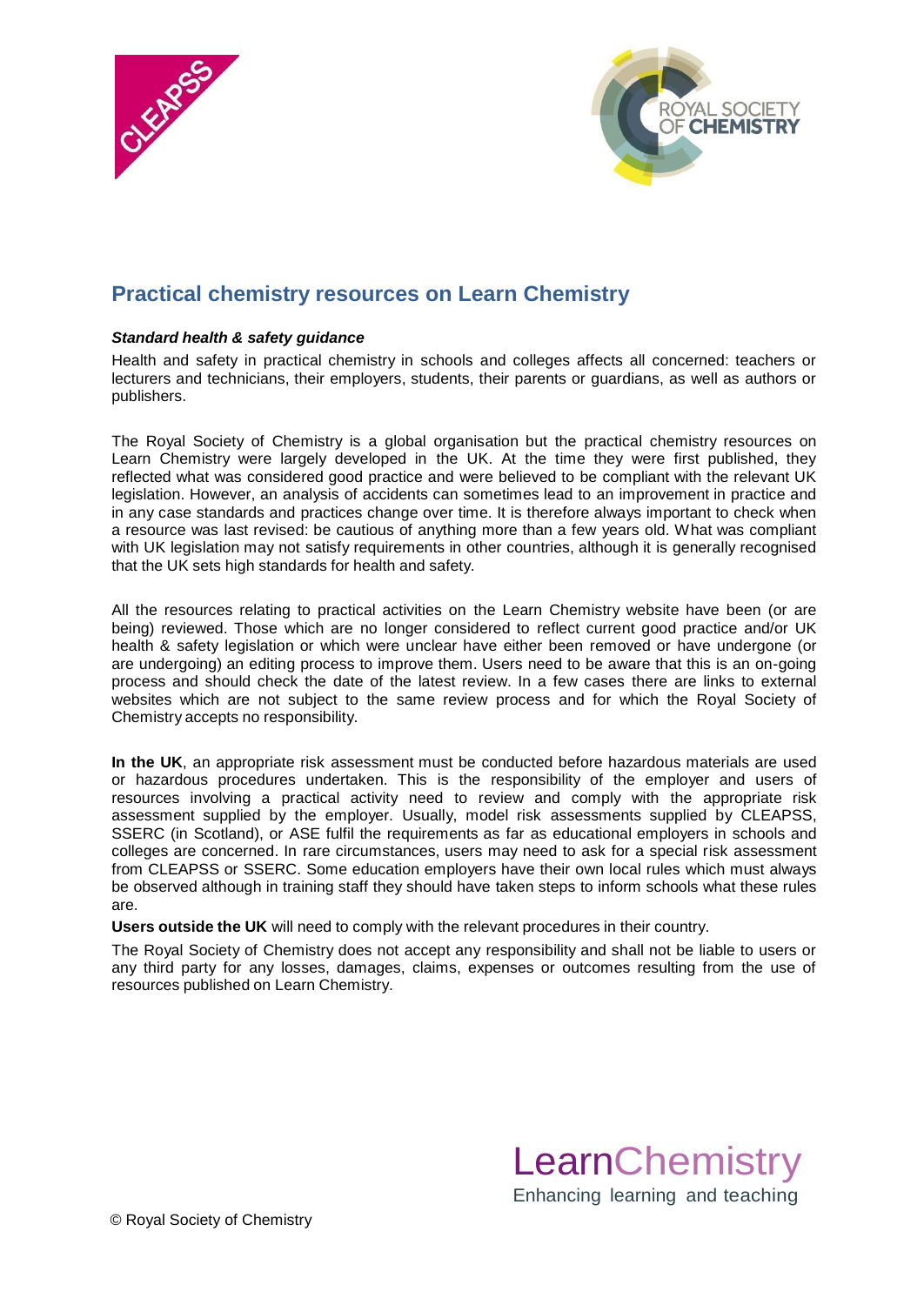



## *Assumptions*

It is assumed that unless the activity is specifically and explicitly designed for use in other situations:

- the practical work is carried out or supervised by a qualified science teacher or other responsible adult with adequate knowledge of chemistry and the equipment used;
- practical work is conducted in a properly equipped and maintained laboratory;
- rules for student behaviour are strictly enforced;
- equipment is regularly inspected, properly maintained and appropriate records are kept;
- care is taken with normal laboratory operations such as heating substances and handling heavy objects;
- good laboratory practice is observed;
- suitable eye protection (and other personal protective equipment eg, gloves) are worn whenever risk assessments require it;
- any fume cupboard used operates at least to the current, nationally-accepted standard (eg, in the *CLEAPSS Guide G9A* or an equivalent international standard) and has been tested in accordance with national requirements;
- students are taught safe techniques for such activities as heating chemicals, smelling them, or pouring from bottles;
- hand-washing facilities are readily available;
- eye wash facilities are readily available;
- first aid facilities and a trained first aider are readily available.

### *Health and safety checking*

As part of the reviewing process for the practical activities on this website, the health and safety check has attempted to ensure that:

- all significant recognized hazards have been identified;
- suitable control measures (precautions) to minimise the risks from these hazards are suggested;
- where possible, the procedures are in accordance with commonly adopted UK model risk assessments (largely those of CLEAPSS, SSERC and ASE);
- where UK model risk assessments are not available, procedures are satisfactory and of an equivalent standard;
- health and safety information is communicated in a clear and unambiguous manner.